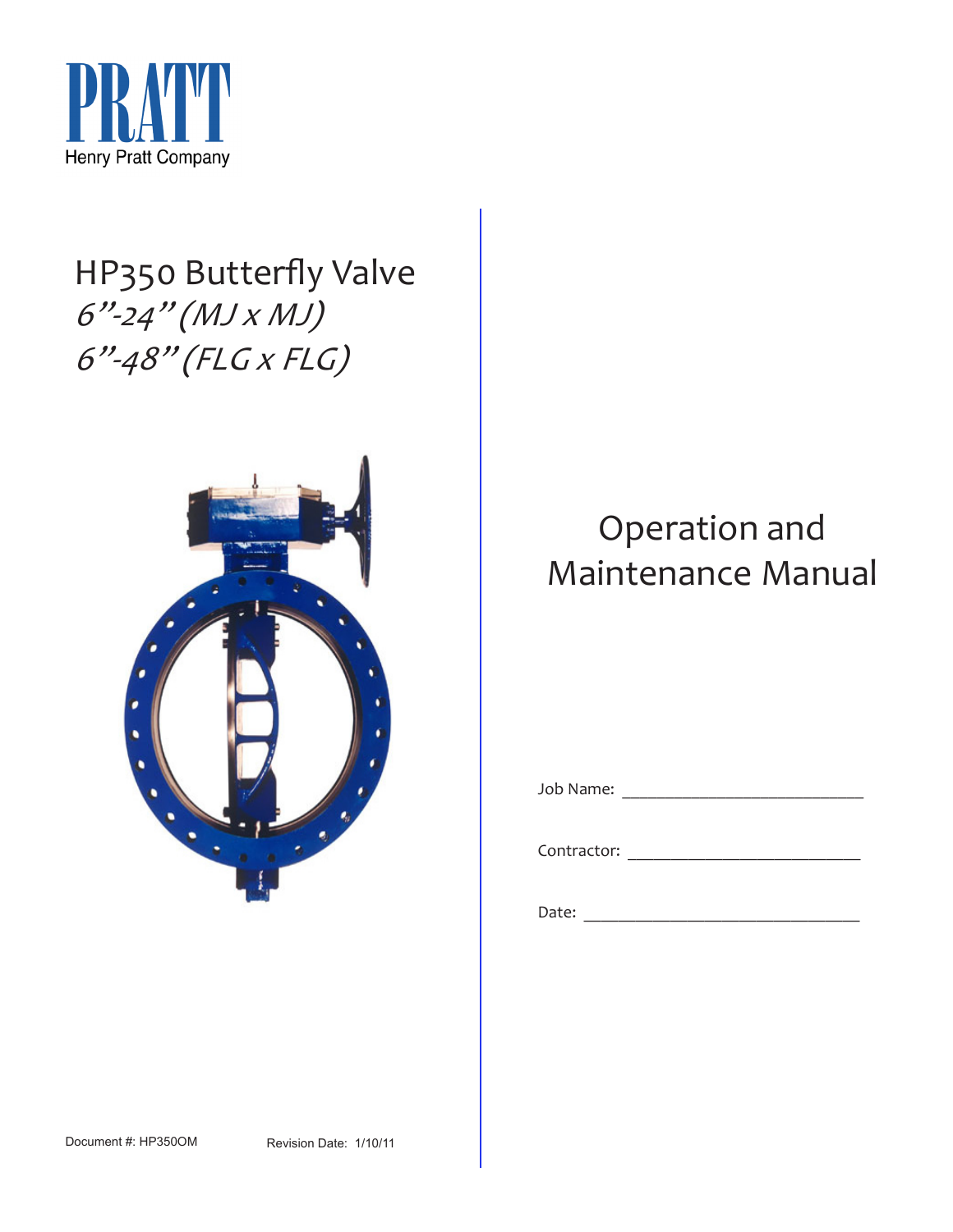

### **SAFETY MESSAGES**

All safety messages in the instructions are flagged with an exclamation symbol and the word "Warning". These messages indicate procedures that must be followed exactly to avoid equipment damage, physical injury, or death. Safety labels on the product indicate hazards that can cause equipment damage, physical injury, or death.



# **WARNING**

Personnel involved in the installation or maintenance of valves should be constantly alert to potential emission of pipeline material and take appropriate safety precautions. Always wear suitable protection when dealing with hazardous pipeline materials.

## **PARTS**

Order parts from your local Henry Pratt sales representative or directly from Henry Pratt Company. When ordering parts, please include the serial number located on the valve tag.

### **WARRANTY ISSUE**

Seller warrants that, at its option, it will repair, replace, or refund the unit purchase price of any products which are non-conforming due to Seller's material or workmanship during the warranty period. The warranty period shall be twelve (12) months for parts and eighteen (18) months for all other goods after date of shipment. This shall be Buyer's sole remedy. In order to maintain this product warranty, Buyer must give written notice to Seller's Field Service Supervisor prior to any work being performed.

IN CONSIDERATION OF THE FOREGOING, SELLER EXCLUDES ALL OTHER EXPRESS OR IMPLIED WARRANTIES, INCLUDING BUT NOT LIMITED TO MERCHANTABILITY AND FITNESS FOR A PARTICULAR PURPOSE.

Seller does not warrant water operated metallic cylinders against damage caused by corrosion, electrolysis or mineral deposits. In no event shall warranty include valve removal or reinstallation.



*Read all applicable directions and instructions prior to any maintenance, troubleshooting or installation*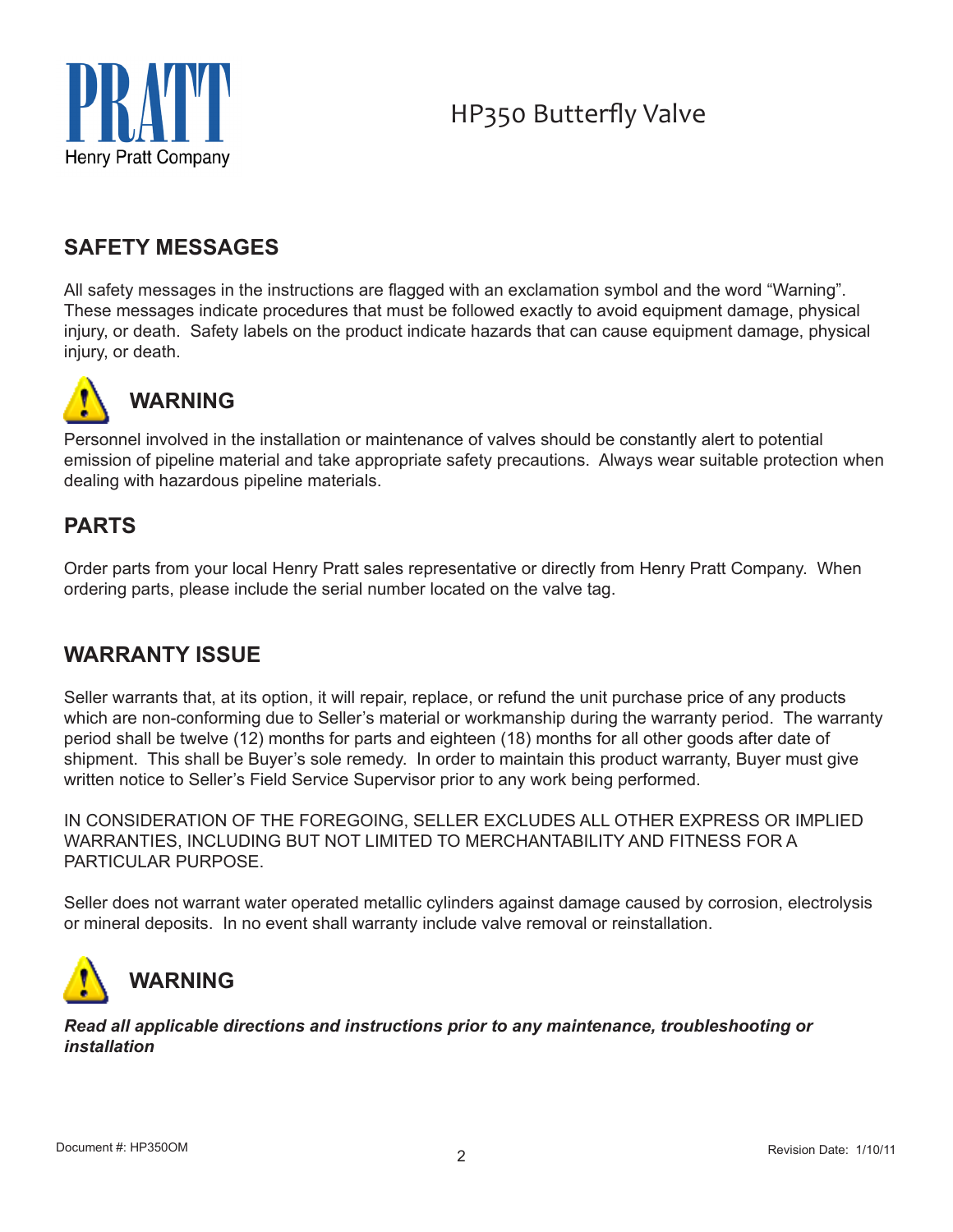

# Table of Contents

| <b>FUNCTIONAL DESCRIPTION</b> |    |
|-------------------------------|----|
| <b>INSTALLATION</b>           | 5  |
| <b>OPERATION</b>              | 8  |
| <b>MAINTENANCE</b>            | 10 |
| <b>TROUBLESHOOTING</b>        | 11 |
| <b>CONTACTING PRATT</b>       | 12 |
| <b>PRODUCT DRAWINGS</b>       | 13 |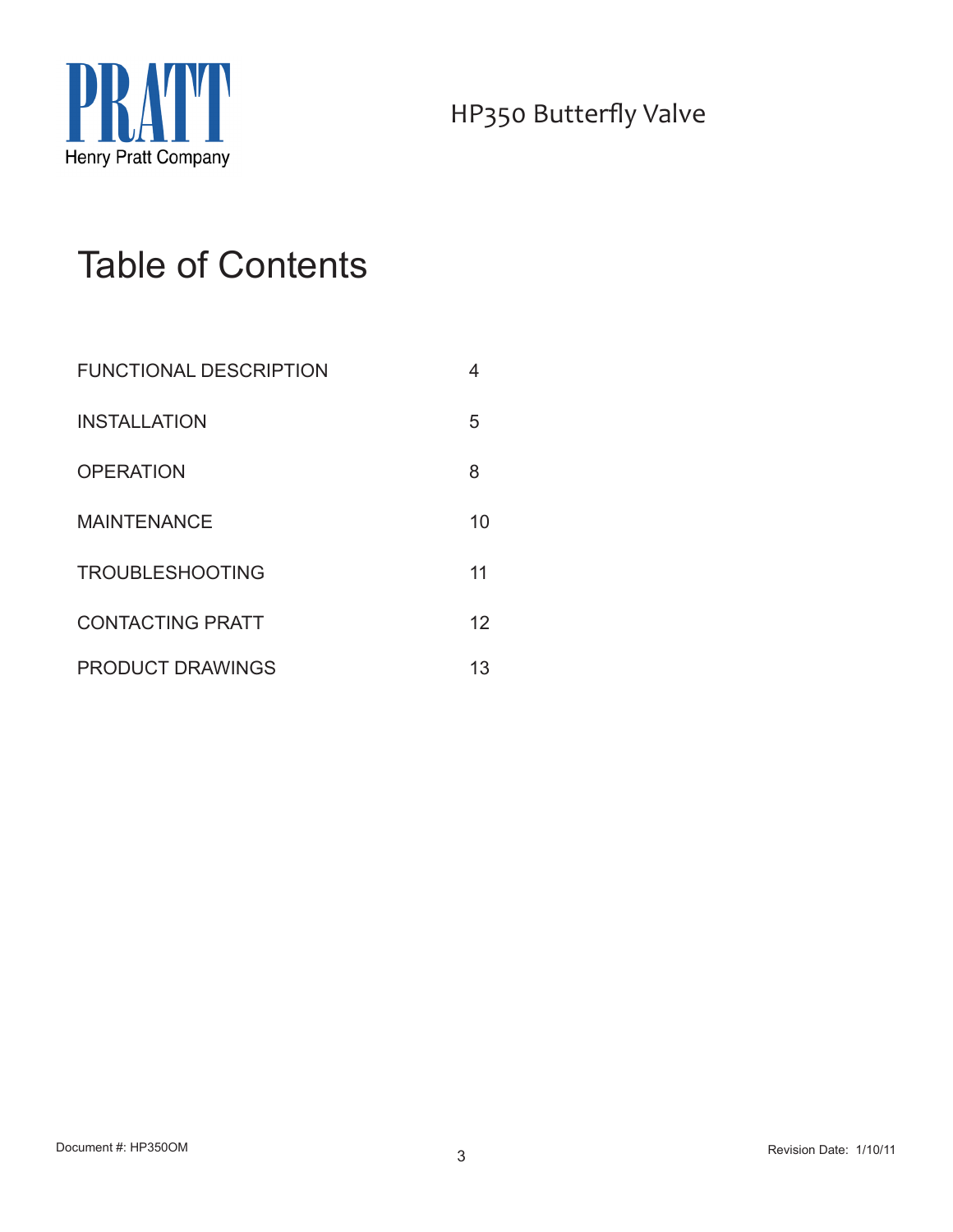

### **Functional Description**

Round butterfly valve discs rotate 1/4 turns to provide tight shutoff in air or water pipelines. The valves can be used to regulate flow rate by positioning the disc between 15 and 90 degrees open.

### **Manually Operated Valve**

Manually operated butterfly valves are powered with gear actuators, which convert multiple handwheel, chainwheel or nut input turns into 1/4 turn valve operation. The travel of the valve disc is limited by physical stops in the actuator housing.



## **WARNING**

*Forcing the handwheel, chainwheel or nut against the stops will not provide tighter shutoff of the valve and may damage the actuator. Only actuator adjustments will affect valve shutoff.*

### **Motor Operated Valve**

Motor operated butterfly valves are powered with gear actuators, which convert multiple motor input turns into 1/4 turn valve operation. The travel of the valve disc is limited by limit switches in the motor housing and physical stops in the actuator housing. Valve shutoff is affected by limit switch and physical stop settings.

# **WARNING**

*Improperly set limit switches and/or physical stops may damage the motor and/or actuator.*

### **Cylinder Operate Valve**

Hydraulically operated butterfly valves are powered with a gear box and double acting cylinder. The linear stroke of the cylinder is converted to 1/4 turn operation by the gear box. Auxiliary controls are provided to direct hydraulic power to the cylinder and to control the operating speed of the cylinder.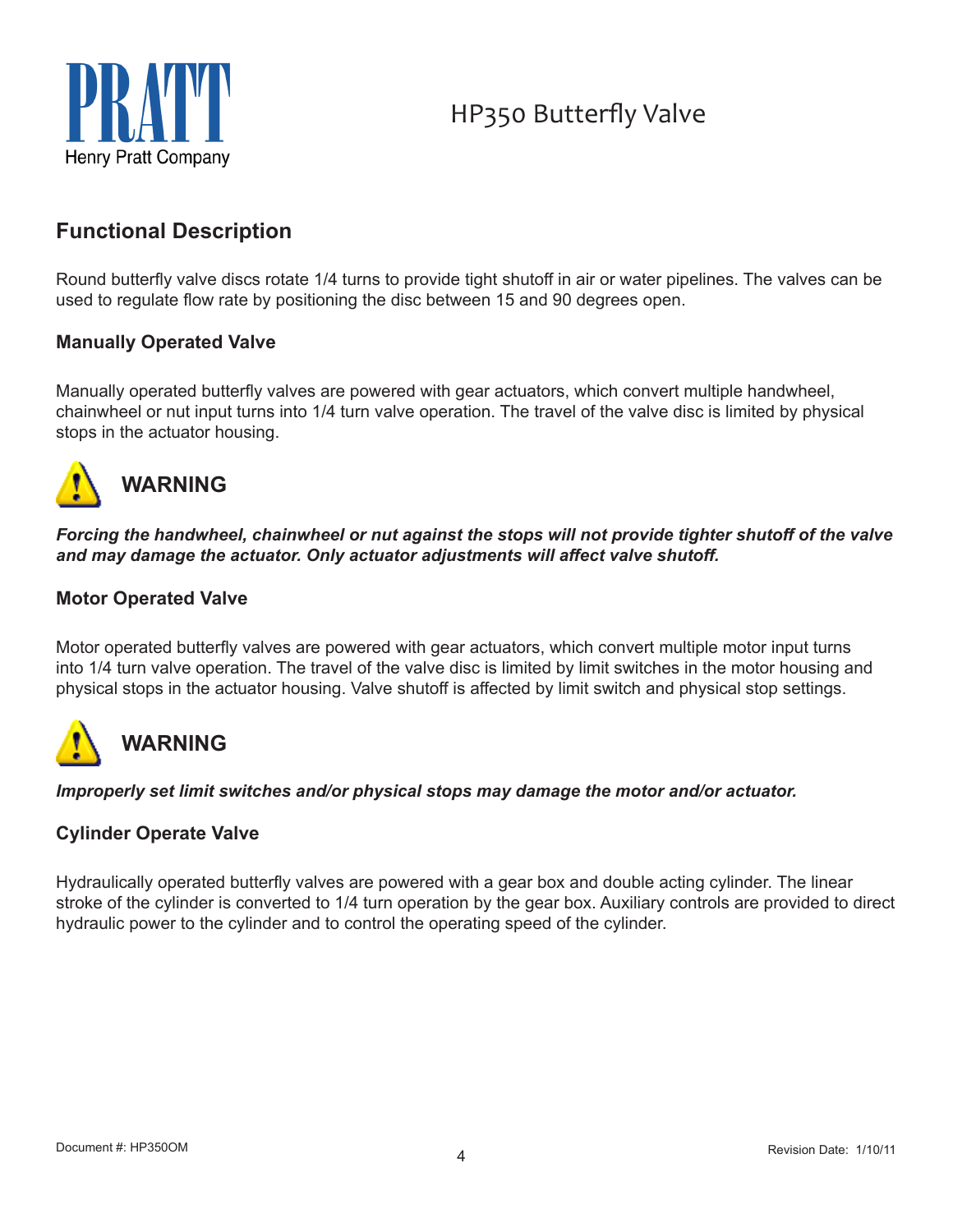

### **INSTALLATION**

### **GENERAL**

Valves are a significant component of any piping system. Failure due to faulty installation, improper operation or maintenance in such systems could result in damage, down time and costly repairs. In buried underground installations, problems or malfunctions can result in extensive, costly unearthing operations to correct the problem. Many problems with valves can be traced to improper installation, operation, or maintenance procedures.

### **UNLOADING**

Inspect valves on receipt for damage in shipment and conformance with quantity and description in the shipping notice and order. Carefully unload all valves to the ground without dropping using fork trucks or slings under skids. Do not lift valves with slings or chain around operating shaft, actuator, or through waterway. Instead, lift valves with eye bolts or rods through flange holes.

### **STORAGE**

Whenever practical, store valves indoors. If not, protect valves and actuators from weather and accumulation of water, dirt, rocks and debris. When valves fitted with power actuators and controls are stored, energize electric actuator or otherwise protect electrical control equipment to prevent corrosion of electrical contacts due to condensation resulting from temperature variation. Do not expose rubber seats to sunlight or ozone for any extended period. Valves should be stored with the valve disc or closure member slightly open.

### **INSPECTION PRIOR TO INSTALLATION**

Make sure flange faces and joint sealing surfaces, body seats and disc seats are clean. Check bolting attaching actuator to valve for loosening in transit and handling. If loose, tighten firmly. Open and close valve to make sure it operates properly and that stops or limit switches are correctly set so that the valve seats fully. Check that valve rotation direction is correct and close valve before installing.

### *INSTALLATION*

The following items must be performed during installation to ensure proper function.

 • Carefully place valves into position avoiding contact or impact with other equipment, vault walls or trench walls.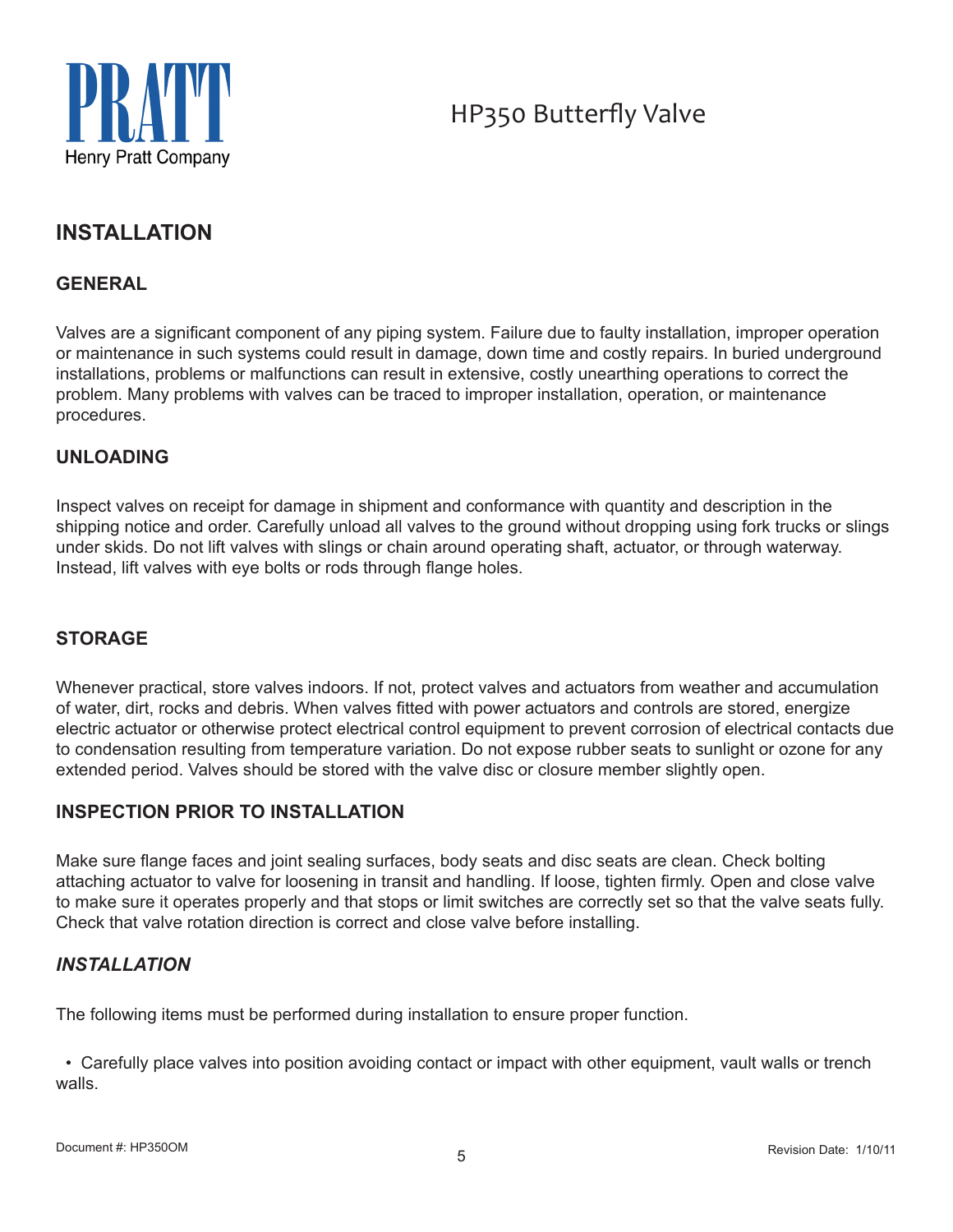

• Valves are to be installed in accordance with the General Arrangement Drawings furnished for the order.

 • Foreign material in a valve can damage the rubber seat when valves are operated. Be sure valve interiors and adjacent piping are clear of foreign material prior to mating valve to pipe joint.

 • Prepare pipe ends and install valves in accordance with the pipe manufacturer's instructions for the joint used. Do not deflect pipe/valve joint. Do not use valve and jack to pull pipe into alignment.

• In plant piping, install so as to minimize bending of valve connection with pipe loading.

 • Make sure valve disc, when opened, will not contact pipe port. This is especially necessary on pipe with linings. Check manufacturer for minimum pipe I.D. required for clearance.

# **WARNING**

*It is recommended that valves be installed into piping system in accordance with AWWA M-11 in order to prevent any undue piping stress, deflection or bending that may affect the performance of the valve.*



*Valve disc without actuator may open or close at any time and cause injury to persons or damage to valve and other property. The shaft/disc clamping device when furnished is intended for temporary use during shipping, handling and valve installation only. Do not subject valve to flow conditions before actuator is mounted and tested for performance and clamping device is removed.*

Buried valves installed with valve boxes must be so installed that the valve box does not transmit shock or stress to the valve actuator as a result of shifting soil or traffic load.

When valves are installed in vaults, the vault design must provide space for purposes of repair. The valve operating nut should be accessible from the top opening of the vault with a tee wrench.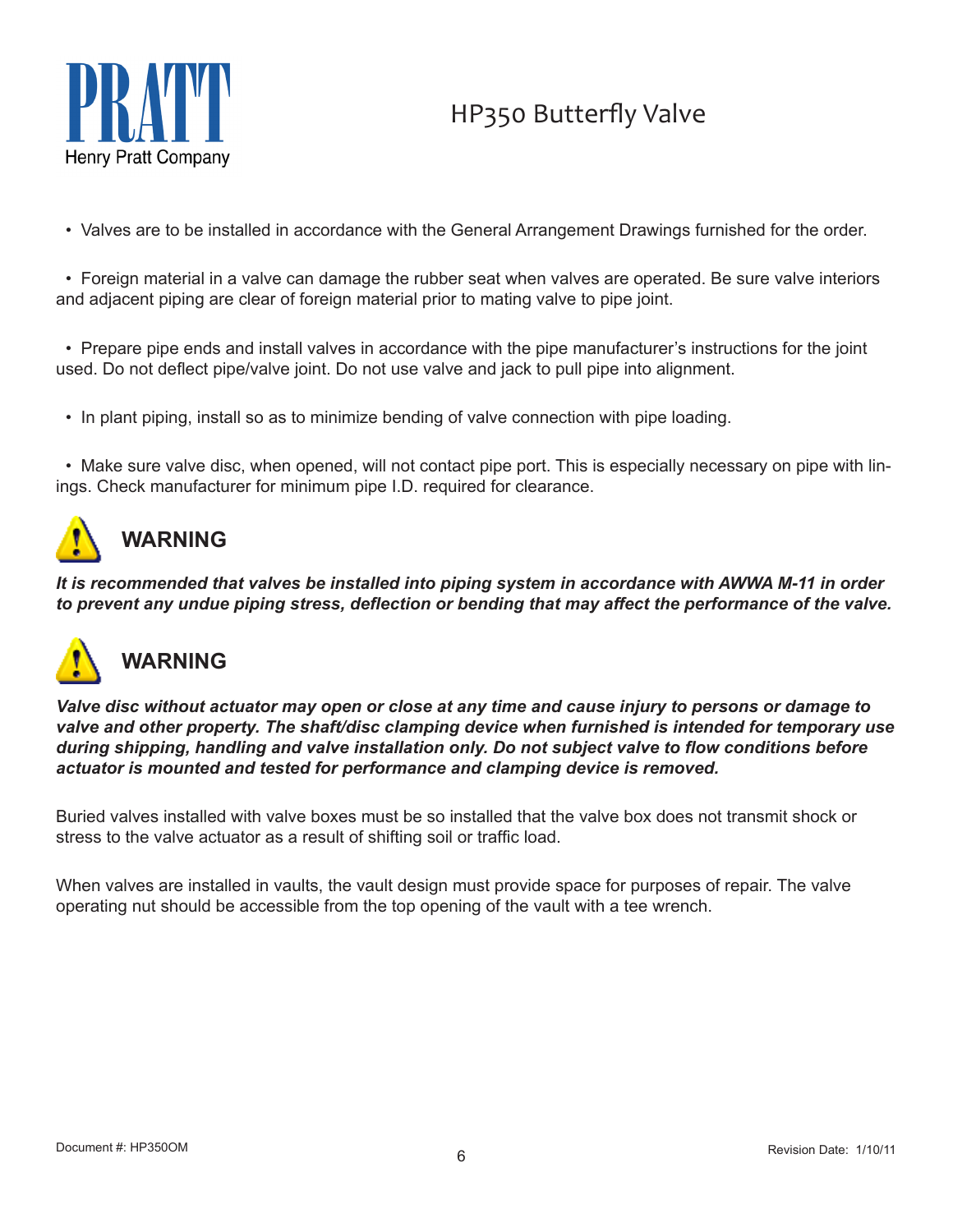

### **TESTING**

When rubber seated valves are used to isolate sections of line for test, it is important to realize that these valves are designed or factory adjusted to hold rated pressure only. Test pressure may cause leakage past the rubber seat or damage to the valve.

In order to prevent time lost in searching for leaks, it is recommended that excavations for buried valves not be back-filled until after hydrostatic pressure tests have been made.

Seat leakage can occur due to foreign material in the line. If this occurs, open valve  $5 - 10$  degrees to get high velocity flushing action. Close and repeat several times to clear seats for tight shutoff.

Seat leakage can occur due to rotational shift in position of the disc with relation to the body seat. Readjust closing stop in accordance with manufacturer's instructions.

### **RECORDS**

Upon completion of installation, valve location, size, make, type, date of installation, number of turns to open, direction of opening and any other information deemed pertinent should be entered on the owner's permanent records.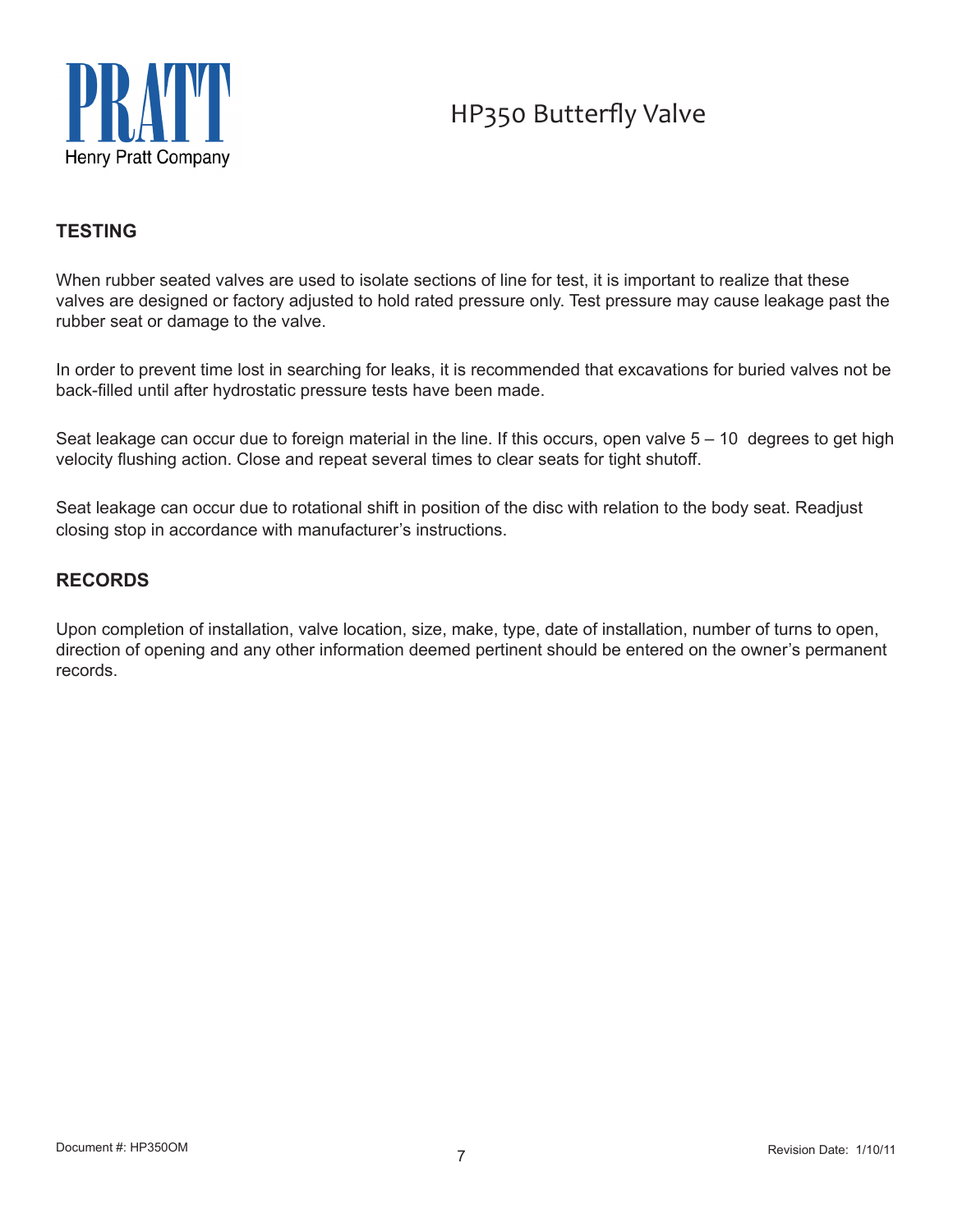



## **OPERATION**

Do not permit use and operation of any valve at pressure above the rated pressure of the valve.

Do not exceed 300 ft-lb input torque on actuators with wrench nuts, 200 lb. rim pull input torque for handwheels or chainwheels. If portable auxiliary actuators are used, size the actuator or use a torque limiting device to prevent application of torque exceeding 300 ft-lbs. If an oversize actuator with no means of limiting torque is used, stop the actuator before valve is fully opened or closed against stops and complete the operation manually. Be sure to check actuator directional switch against direction indicated on wrench nut, handwheel or records before applying opening and closing torque.

If a valve is stuck in some intermediate position between open and closed, check first for jamming in the actuator. If nothing is found, the interference is inside the valve. In this case, do not attempt to force the disc open or closed since excessive torque in this position can severely damage internal parts. Contact the Pratt Service Department.

### *MANUAL ACTUATOR FUNCTION AND USE:*

The manually operated butterfly valves are operated by rotating the handwheel, chainwheel, or nut. The actuator is equipped with gearing to convert the many turns into 1/4 turn operation. Inside actuator stops that limit the travel of the valve are pre-set at the factory. Forcing the handwheel, chainwheel, or nut will not cause the valve to shut off any tighter and may cause damage to the gearing.

### *CYLINDER ACTUATOR FUNCTION AND USE:*

The cylinder operated butterfly valves are operated automatically by directing hydraulic pressure to either side of the power cylinder. Solenoid valves are used to direct the fluid to the cylinder ports based on electrical power signals. In cylinder actuators, the travel stops are in the cylinder so that full hydraulic pressure can be held on the cylinder at either end of travel.

#### *MOTOR ACTUATOR FUNCTION AND USE:*

The motor actuator is designed to open and close the valve through its one quarter turn of rotation. It contains gearing so that hundreds of turns of the motor or handwheel will slowly move the valve from open to close position or vice versa. Electrical controls are included in the motor actuator for local electrical control.

The output motion of the actuator is limited to about 100 degrees of output rotation by mechanical stops in the gearing. These are factory set and should not need adjustment. The actual positioning of the valve disc will be done by limit switches in the motor actuator. The switches are also set at the factory but adjustment is sometimes required if the motor unit is installed on a separate mounting base or floorstand. Detailed procedures are given in the motor manual if adjustment is needed for the mechanical stops or the limit switches. The wiring and power requirements are given on wiring diagrams included in this instruction manual.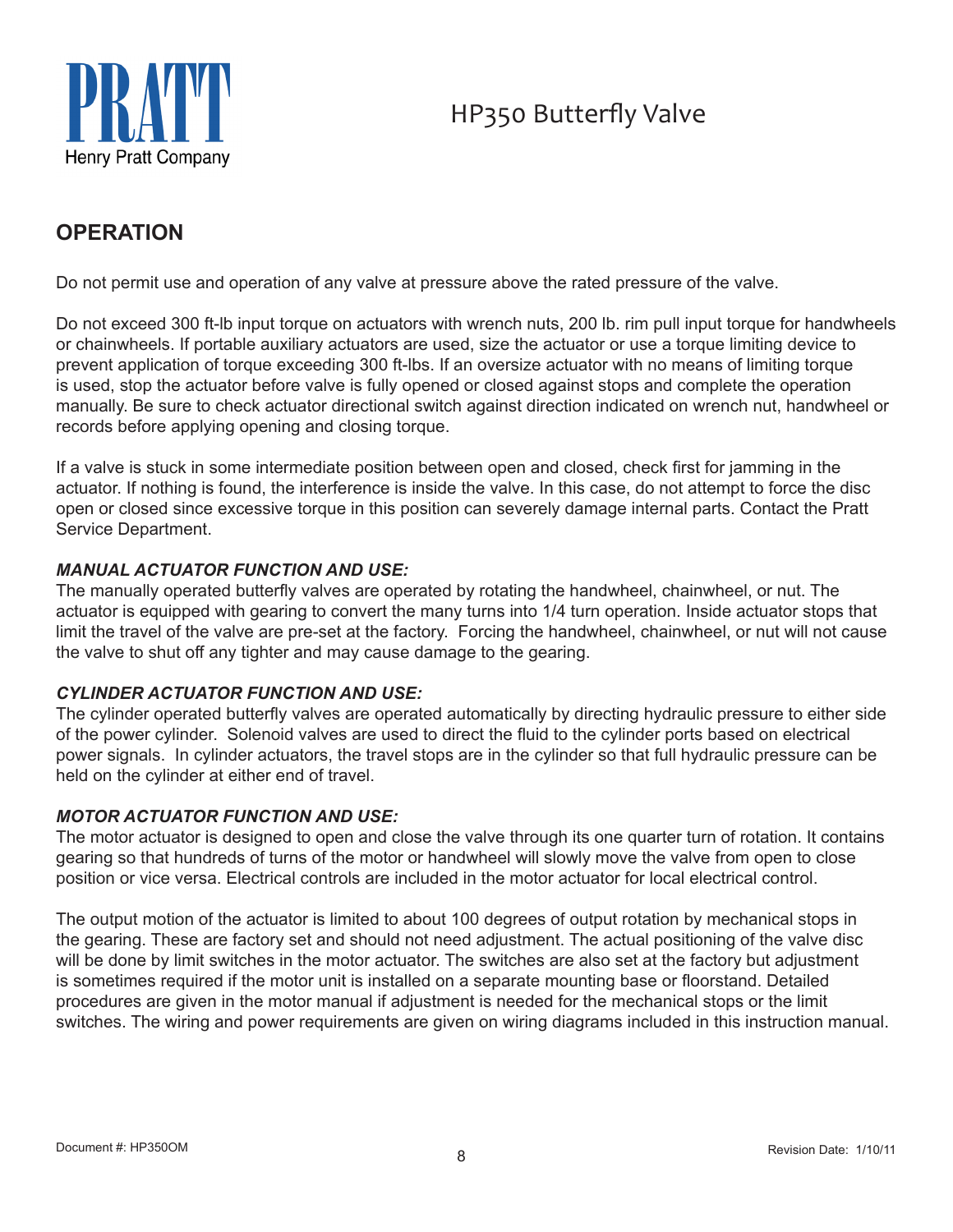

**Henry Pratt Company** 



*Fluids exposed to freezing temperatures may cause valve to fail resulting in injury to persons or damage to valves and other property. Do not use in applications that are exposed to freezing temperatures unless sufficient flow is maintained through the valve to prevent freezing, or other protection is provided.*



### *IMPORTANT SAFETY NOTICE*

*All persons who will install, operate or adjust this equipment must read the instructions and drawings carefully. Injury and property damage may occur from improper use. It is understood that this equipment will be installed by individuals with knowledge and skills in electrical equipment. The manufacturer cannot be responsible for the misuse of this information or equipment, nor can it assume any resultant liability.*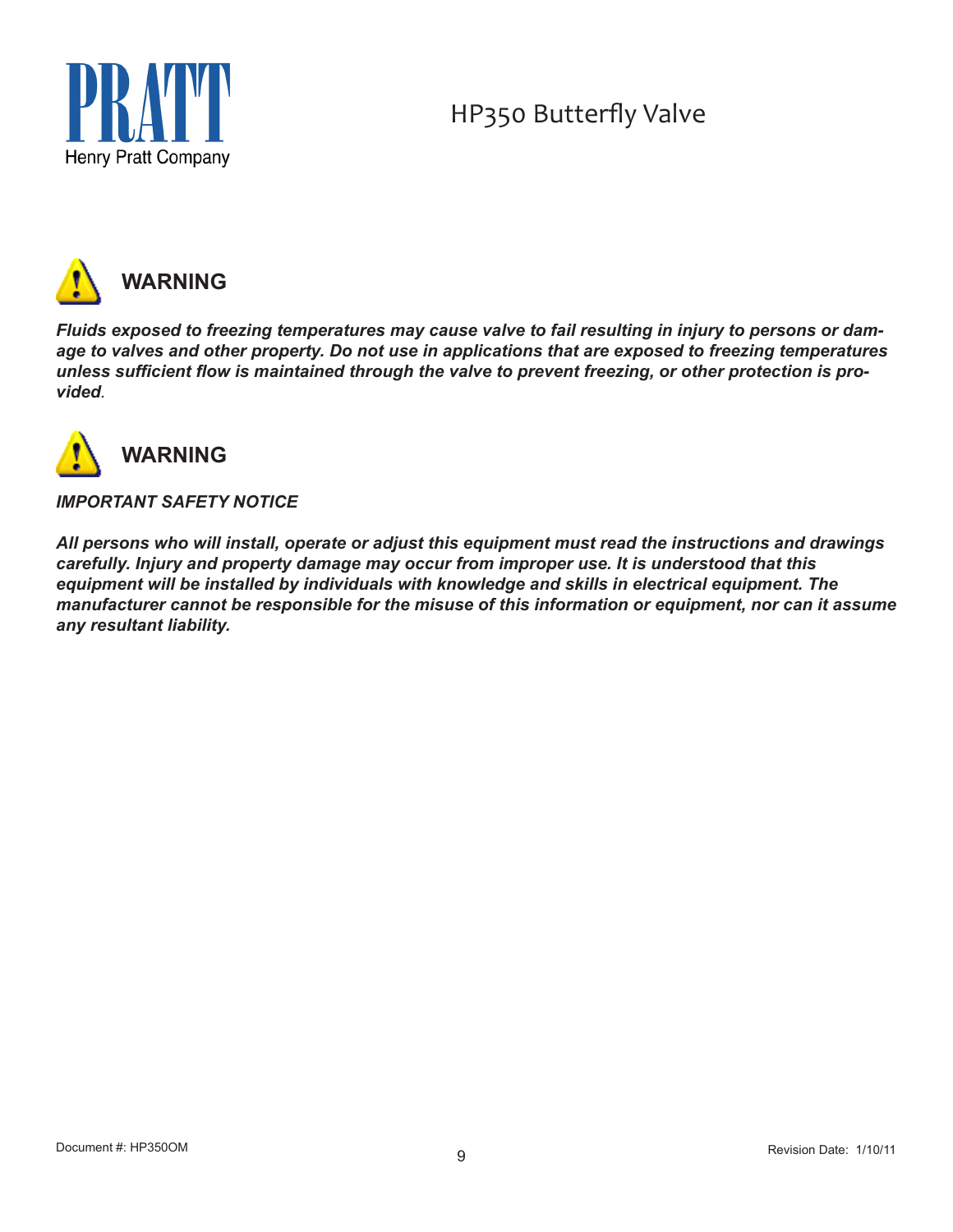

### **MAINTENANCE**

Maintenance of valves by owner is generally limited to actuators and shaft seals. In some instances, valve design permits field adjustment seats when leakage occurs. Unless the owner has skilled personnel and proper equipment, any major rework will require removal of the valve from the line. Depending on condition, valve may require return to the manufacturer.

### **ANNUAL MAINTENANCE**

1. Cycle valve to verify operation and no interference in line.

2. Close valve and check for leakage. If leakage is detected, check actuator stops to verify that disc is fully closed. If leakage persists, remove valve to inspect seat. Contact Pratt's Field Service Deparment for information regarding adjustment or replacement of seat.

- 3. Check flange connections for leakage. Tighten bolts accordingly.
- 4. Check top trunnion area for shaft leakage. If leakage is detected, replace valve packing.

5. If Access to the line is possible, then removal of scale that may interfere with disc travel is suggested. The seat should be inspected for wear and the taper pin nuts should be tight.

### *NOTE: LUBRICATION IS NOT REQUIRED.*

# **WARNING**

### *Removal of actuator from valve shaft will cause disc to rotate, striking persons or objects in the disc path, causing injury to persons and damage to valve. Block or lock disc before removing actuator.*

Typical maintenance would be shaft packing replacement and actuator adjustment. Seal leakage, broken parts and difficult operation should be discussed with Pratt's Service Department before valve repairs are attempted. Pratt Service Engineers are available to perform or supervise valve repairs in the field*.*

Stop line flow and isolate from line pressure prior to performing any corrective maintenance.

After completing repair, cycle valve through one complete operating cycle and after line pressure has been restored, inspect for leakage.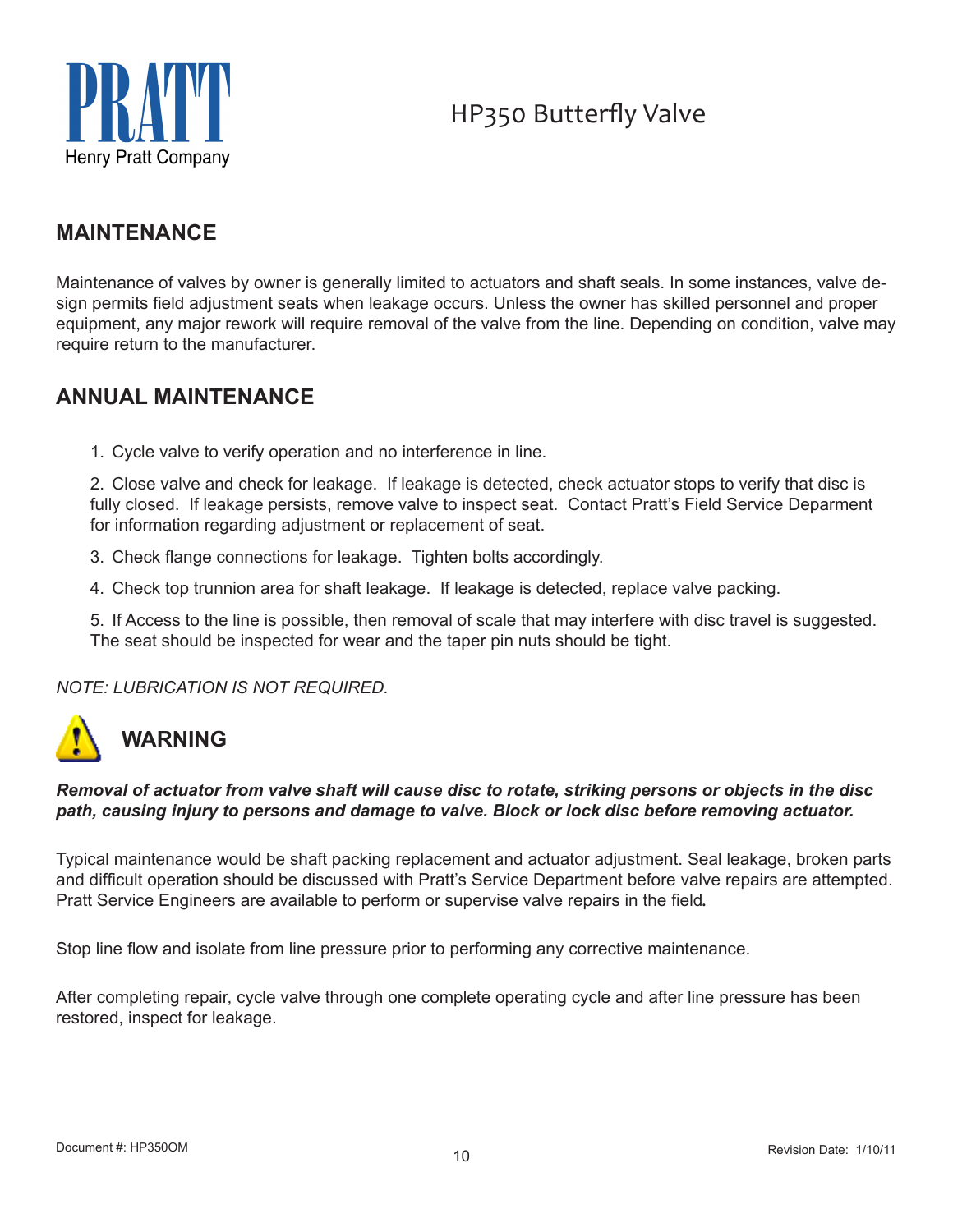

### **Troubleshooting Guide**

| <b>Problem</b>                        | <b>Causes</b>                                  | <b>Remedies</b>                                                                                                                        |
|---------------------------------------|------------------------------------------------|----------------------------------------------------------------------------------------------------------------------------------------|
| Leakage between valve and<br>actuator | •Packing Leak                                  | •First, cycle the valve several<br>times. This should adjust the<br>packing. If this fails, clean packing<br>bore and replace packing. |
| <b>Bottom trunnion leaks</b>          | •Packing or gasket leak                        | •Replace bottom shaft packing,<br>o-ring or gasket.                                                                                    |
| Valve leaks when closed               | •Disc not fully closed or past fully<br>closed | •Adjust actuator closed position<br>stop.                                                                                              |
|                                       | •Disc edge wear or damage                      | •Clean and/or repair disc edge.                                                                                                        |
|                                       | •Rubber seat wear or damage                    | *Adjust or replace valve seat*                                                                                                         |
| Chainwheel jams                       | •Poorly fitting chain                          | •Replace with correct chain.                                                                                                           |
| Valve hard to operate                 | •Foreign material in valve                     | •Remove obstructions                                                                                                                   |
|                                       | •Corroded actuator parts                       | •Clean and grease actuator                                                                                                             |
|                                       | •Loose actuator                                | •Apply Loctite or Omnifit locking<br>compound and tighten bolts.                                                                       |
| Automatic valve does not actuate      | •No power source                               | •Check incoming power source<br>and replace fuses or reset<br>pressure.                                                                |
|                                       | •Improper Signal                               | •Check actuating signal sequence.                                                                                                      |
|                                       | •Burned out or impaired<br>component           | •Check and repair or replace<br>solenoids, motors and relay<br>devices.                                                                |

\* Seat replacement should not be performed by untrained/unqualified personnel. In the event that seat replacement is needed, please contact Henry Pratt Field Service.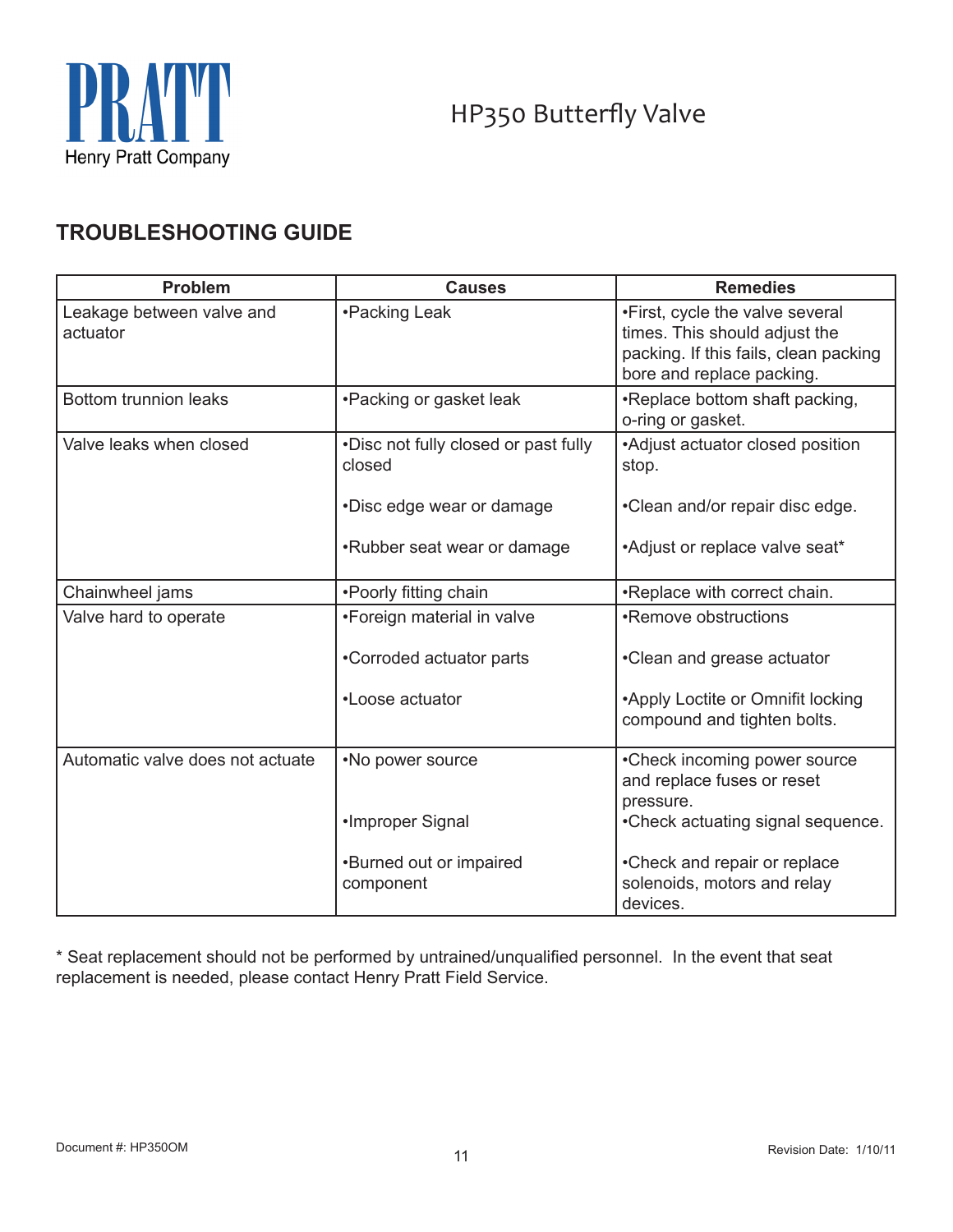

### **HOW TO CONTACT PRATT**

#### **HOW TO ORDER PARTS:**

To order parts, contact our Parts Department:

- Write: Henry Pratt Company 401 South Highland Avenue Aurora, IL 60506-5563
	- Attn: Parts Manager
- Call (630) 844-4000
- Fax (630) 844-4191

Please include valve serial number and description of part requested.

#### **HOW TO OBTAIN SERVICE:**

To obtain further information or secure field service, contact our Field Service Department:

Write: - Henry Pratt Company 401 South Highland Avenue Aurora, IL 60506-5563

Attn: Field Service Manager

- Call (630) 844-4163
- Fax (630) 844-4160

Please include the following with your inquiry for service:

Henry Pratt Order Number: Henry Pratt Item Number: Valve Serial Number: Type of Service Requested